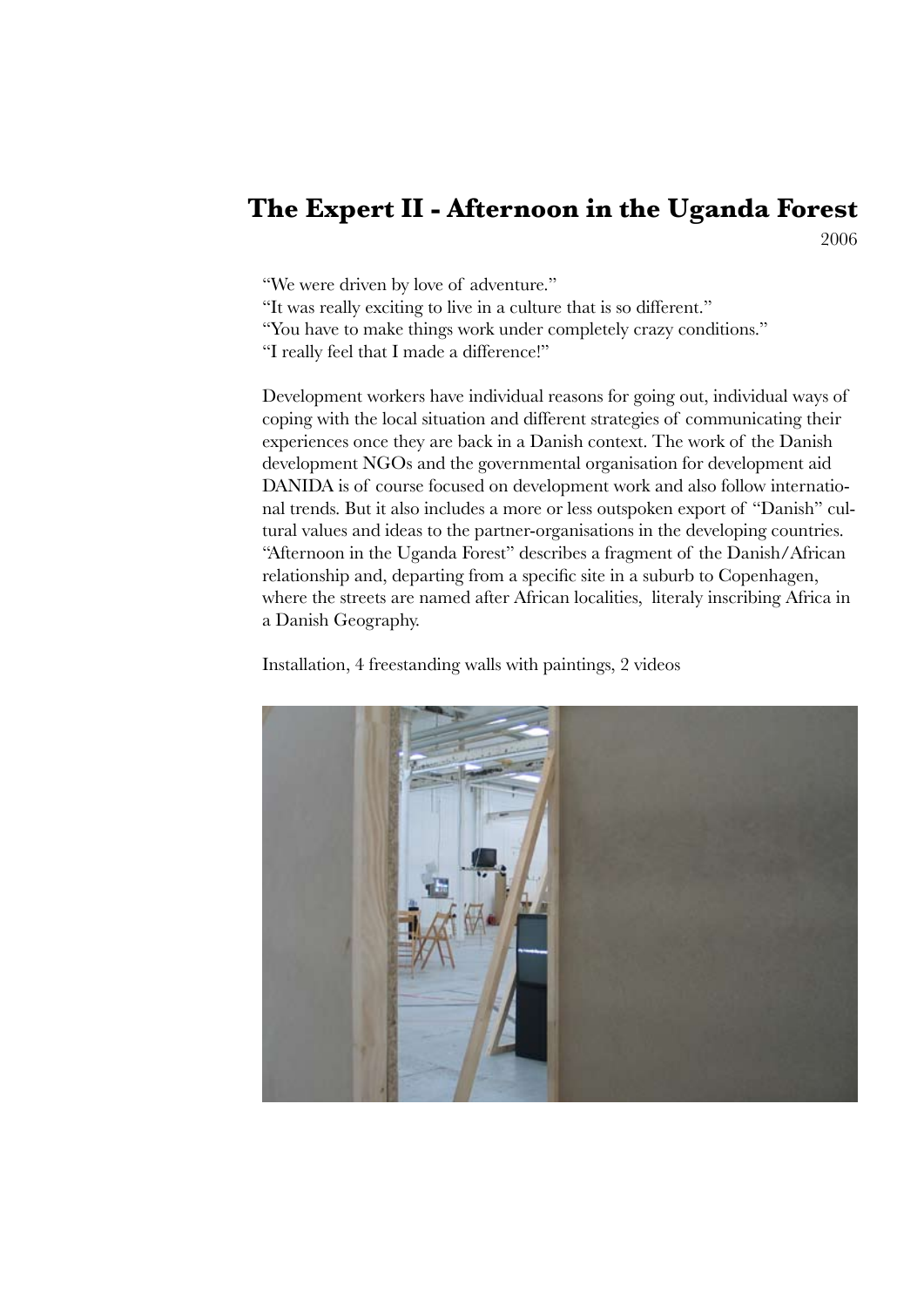

Installation view

Colonialism without Colonies? Relations between Tourism, Neo-Colonialism and Migration. Chapter 3: for example S, F, N, G, L, B, C - A Matter of Demarcation Shedhalle Zürich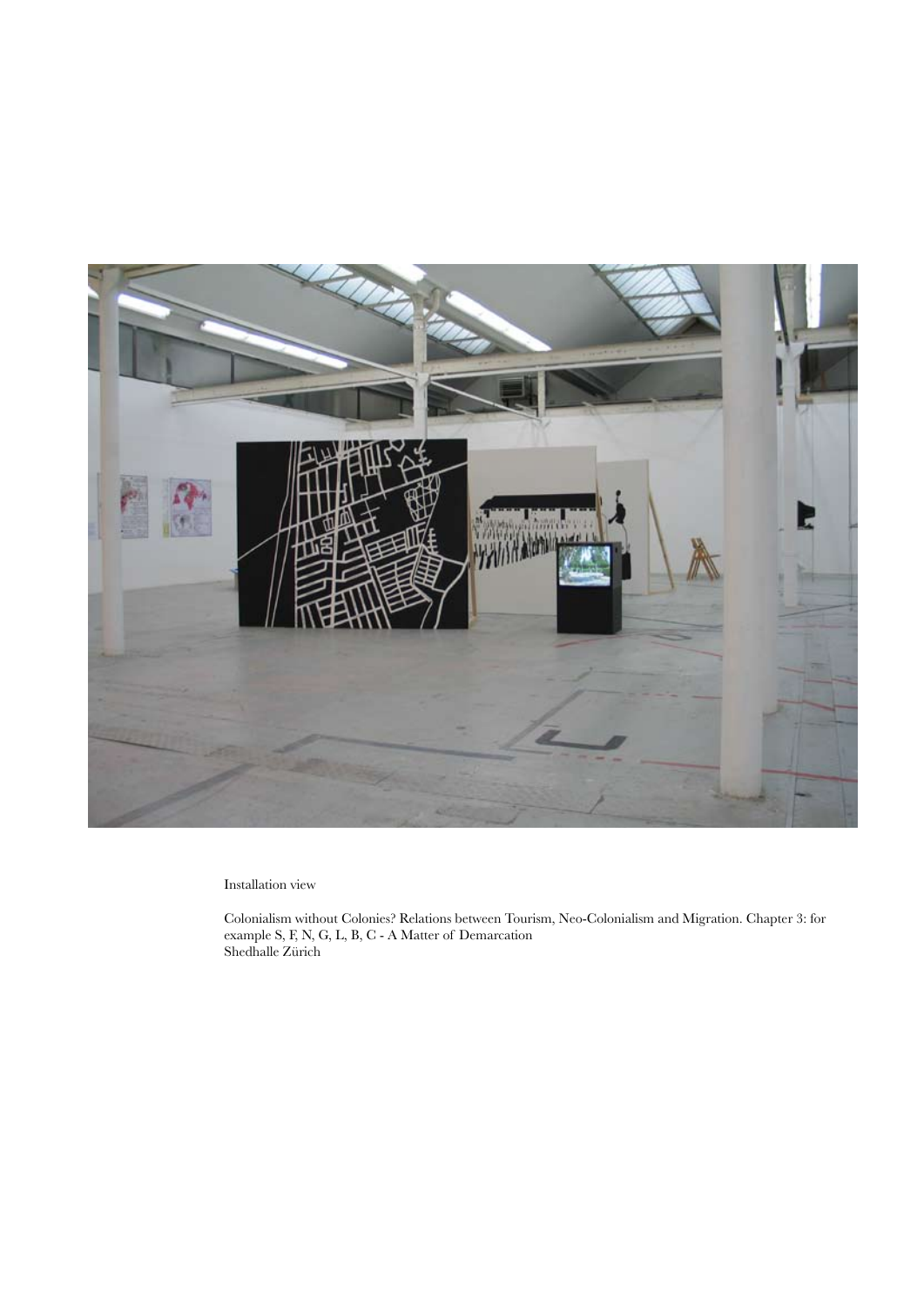

1. wall; Map of the area on Vestamager.

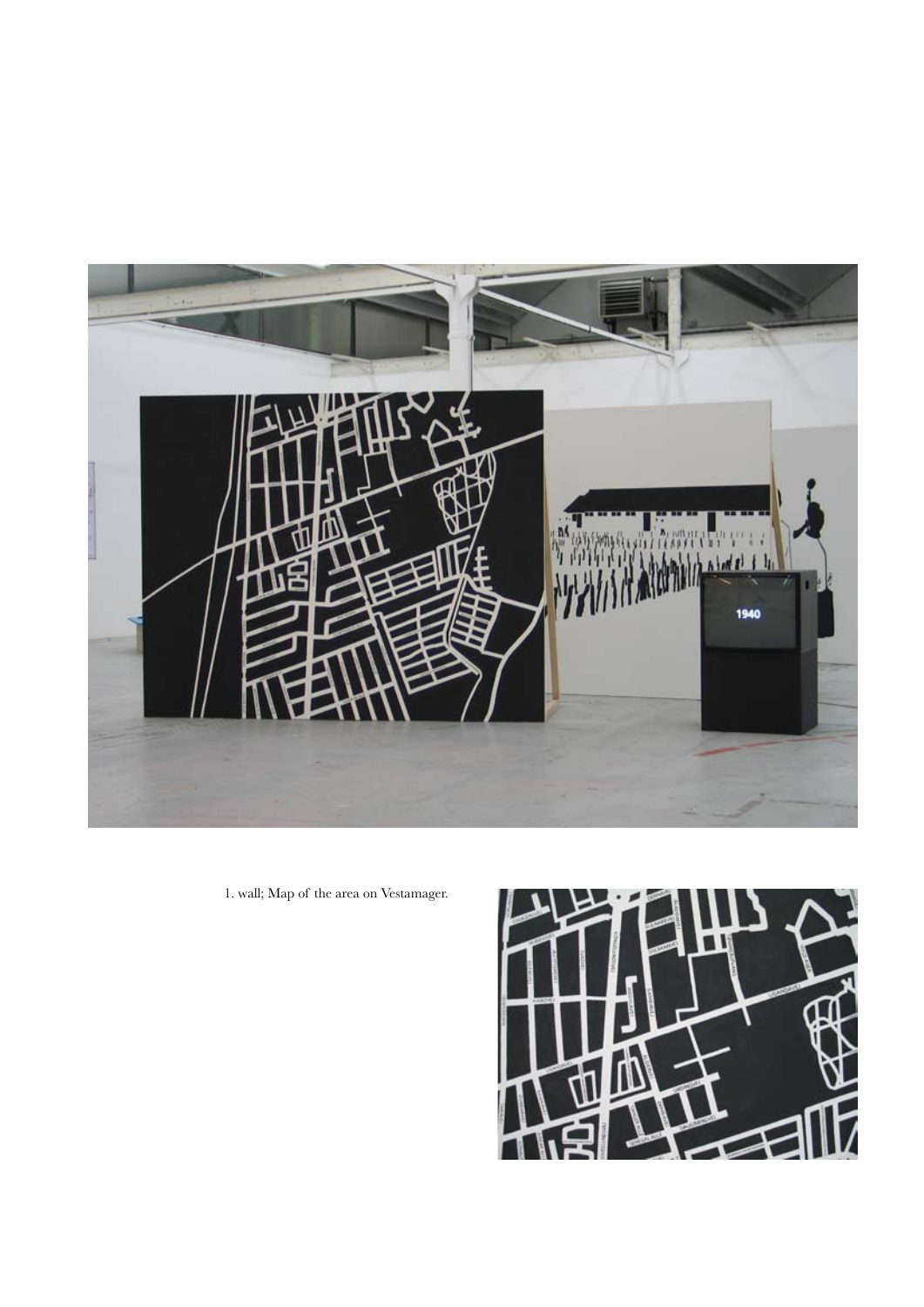

The first video decribes the history of the area on Vestamager and the development of the Danish and international development aid from 1930 til 2006, interchanging with video clips from the area.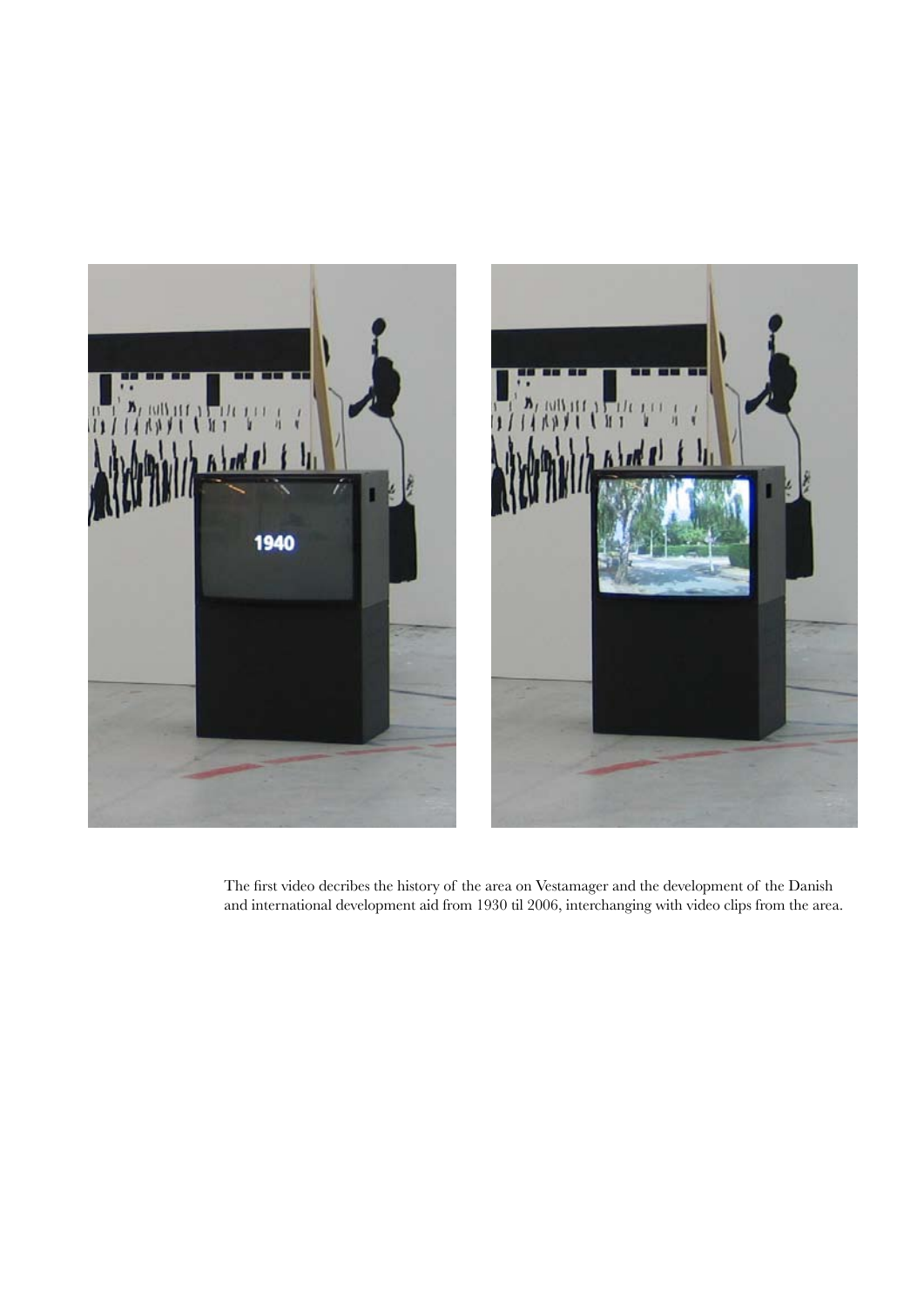# TEXT EXCERPT FROM VIDEO:

## **Around 1930**

There is a serious shortage of housing in Copenhagen after the first World War. The town council in Tårnby, a neighbouring town of Copenhagen, decides to parcel out farmland from the western part of Amager for summer houses and allotment gardens (*kolonihaver*), to take some pressure off the city, at least in the summer. The former wetlands are drained and roads are constructed, a process that lasts until the 50s. The plots are not very expensive.

It is decided that the new streets in the area will be named after localities in Africa.

To ensure the possibility of a future expansion of the nearby Copenhagen Airport, a major part of the area has zoning restrictions concerning year-round houses.

The district develops with homemade shacks and garden houses that are mainly inhabited in the summer by people from the dense inner-city working-class quarters. Because of the housing shortage, there is a great demand for the small plots and many are inhabited all year round in spite of the ban on year-round living and housing in the area. The inhabitants describe themselves as settlers and invest a lot of energy into establishing a basis for existence despite the precarious conditions. The houses are modest to poor, the area is humid. Installation of electricity and sewerage, as well as asphalting of the streets, does not happen until the 50s and 60s. The area is not developed with year-round housing until the 70s and the 80s.

The area goes under derogatory names such as "Pennyless Field", "The Border of the City", and "Klondike".

## **1937**

Ugandavej, named after the British colony, later the independent state Uganda. Until 1930, the street was called Tømmerup Strandvej (Tømmerup Coast Road), from 1930 until 1937, it is called Marokkovej, after the northwesternmost African state.

This street name is the oldest of a group of names which particularly developed around a part of Kongelundsvej in the 40s and 50s, named after a number of well-known localities in Africa. Originally a dirt road, it later became a gravel road with deep ditches on the sides until it was asphalted in the late 50s.

Kamerunvej, named after the French colonies and British Cameroun, from 1961, the independent state Republic of Cameroon in western central Africa.

### **1940**

Denmark is occupied by Nazi Germany.

#### **1942**

The plots in the area of Western Amager sell well. People find them a welcome variation from life in the dense inner-city quarters. For many, however, it also becomes their only possible dwelling,in spite of the ban on year-round habitation.

People live in their small garden houses over the winter without water or sanitation. It is difficult to get building materials because of the war, and means are scarce. The area is humid and fuel is expensive and rationed, hence it is difficult to heat the houses.

#### **1944**

Algiervej. Named after the French colony Algier. The colony became independent in 1962 and the name Algier is now used for the capital, whereas the country is called Algeria. Until 1979, the street also included Zambiavej and the north-southward part of Tunisvej and Johannesburg Allé.

Kairovej. Named after the capital of Egypt, Cairo.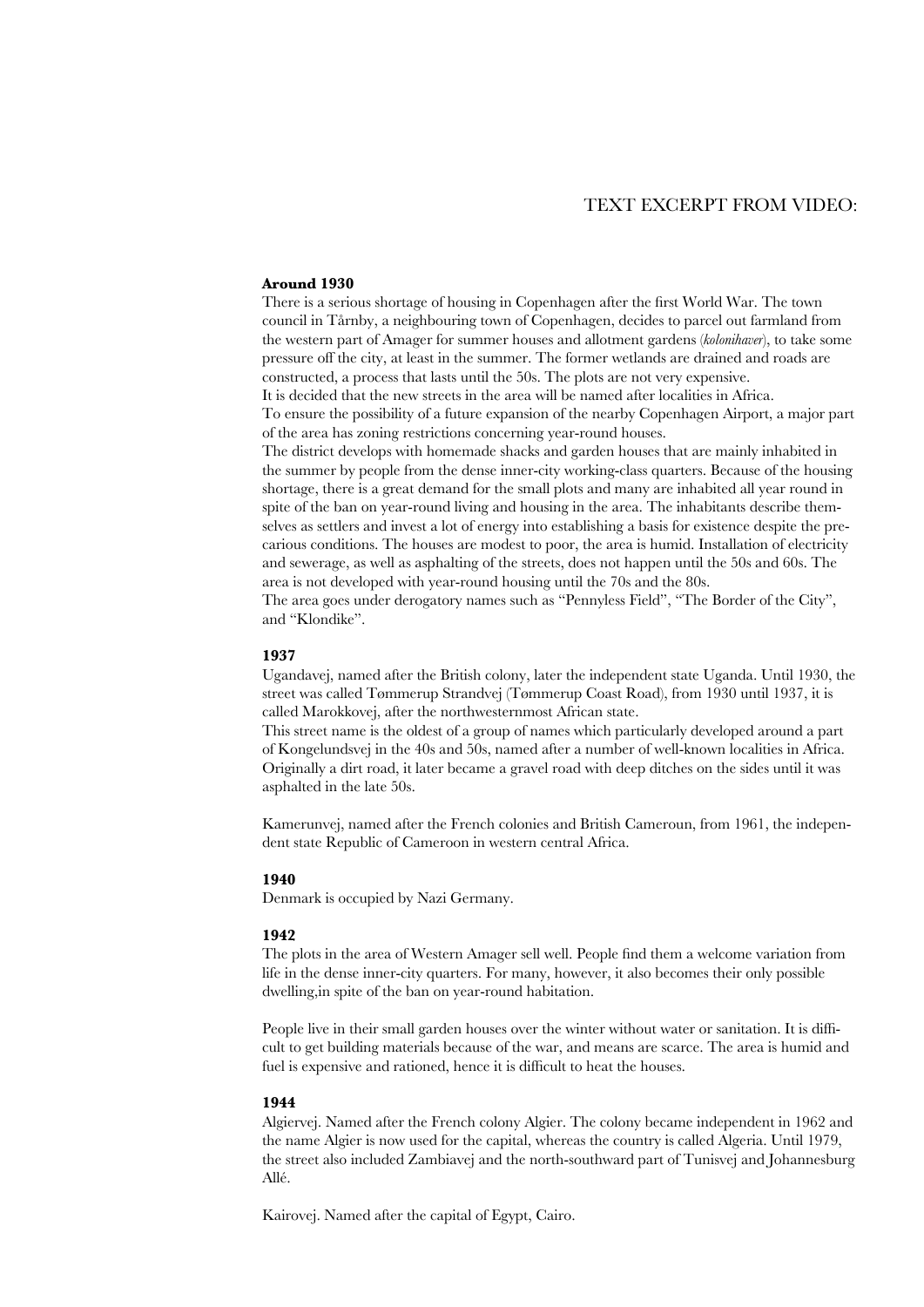Nilensvej. Named after the longest river in Africa, the Nile. Until 1979, the street also included the present Ghanavej.

Nubiensvej. Named after the region Nubia in northeastern Africa, now a part of Egypt and Sudan.

Rhodesiavej. Named after the then south African provinces Northern Rhodesia and Southern Rhodesia, now respectively Zambia and Zimbabwe. Before 1979, the name also included the present Tanavej as well as the north-southward parts of Natalvej and Sudanvej.

Sudanvej. Named after the British Egyptian colony, later the independent state Sudan. After traffic calming in the area, the name took over a part of Rhodesiavej in 1979.

Tobrukvej. Named after the seaport Tobruk in Libya.

Tripolisvej. Named after the seaport Tripolis, the capital of Libya.

Tunisvej. Named after the seaport Tunis, the capital of Tunisia.

Ægyptensvej. Named after the North African state of Egypt.

#### **1945**

Denmark is liberated by the allied troops**.** 

The United Nations, the UN, is founded. Today, the UN has 191 member states.

The World Bank is founded.

#### **1947**

GATT, the General Agreement on Tariffs and Trade is signed by 23 countries with the intention of gradually reducing barriers to trade in goods, but leaving many possibilities for trade restrictions.

Liberiavej. Named after the West African republic, Liberia.

Natalvej. Named after the province Natal in the South African republic. After traffic calming in 1979, the street is extended as a part of the former Rhodesiavej.

## **1948**

The American president Harry Truman signs the bill for the Marshall Plan, which includes massive efficient short-term help for devastated post-war Europe. Marshall Plan aid will be the model for modern development aid.

The *Organisation for European Economic Cooperation* (OEEC), later renamed the *Organisation for Economic Cooperation and Development* (OECD), is founded. OECD distributes Marshall Plan aid and also begins to give large sums for development aid to third- world countries. The OECD countries found the *Development Assistance Commitee* (DAC), which coordinates the development aid.

It is assumed that economic growth and modernisation will automatically trigger a process of development in the receiving countries, which will also include the poorest in society. ...

## **2000**

The United Nations member states agree on the Millennium Development Goals, eight goals for development that should be achieved by the year 2015. The goals address the issues of poverty and hunger, education, gender equality, child mortality, maternal health, HIV/AIDS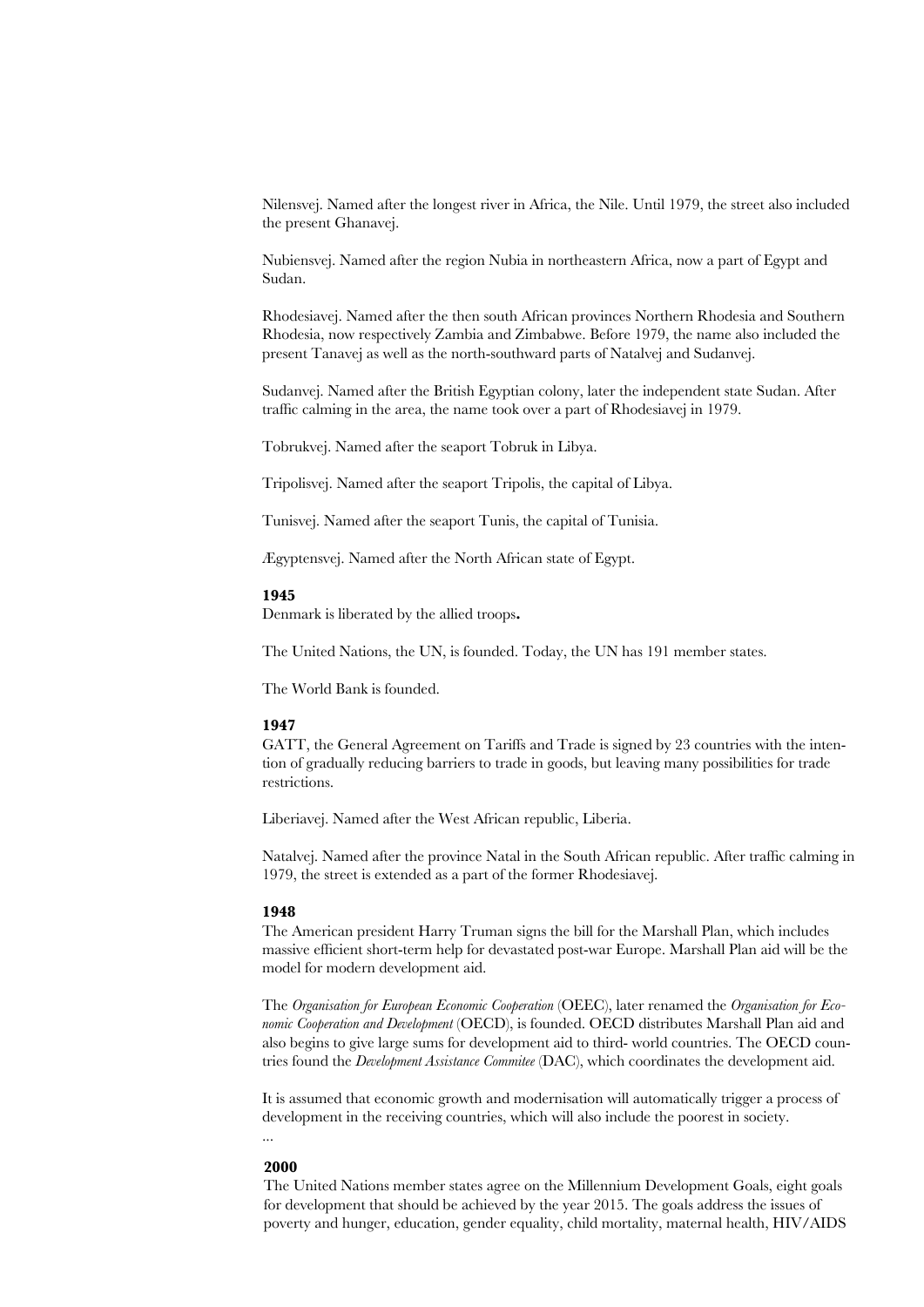and other major diseases, environmental sustainability, and economic global partnership for development.

The effects of development, the lack of positive results, and the eurocentrism of the development industry are increasingly criticized.

## **2001**

Denmark elects a conservative/liberal government. The constantly high level of the Danish budget for development aid, around 1% of the GNP in the year 2000, is cut down and fixed on 0.8% in 2005. With 0.8%, Denmark is still at the forefront internationally.

After September  $11<sup>th</sup>$ , the relation between development and global security is put on the agenda in Denmark and internationally.

## **2002**

The Vestamager metro station opens and the area in West Amager is now only a few minutes from the centre of Copenhagen. The property values rise as a result.

## **2005**

Chinese companies invest large amounts on the African continent, getting access to its rich natural resources. Many African states welcome the Chinese activity and donations, which are not tied to demands of good governance and democratic reforms.

Danish Prime Minister Anders Fogh Rasmussen visits Tanzania and Mozambique. During his visit he focuses not only on the possibilities of globalisation and the importance of economic growth and market access for the poorest countries, but also on the African countries' own responsibility for their development.

The Danish conservative/liberal government presents an African policy. It follows the international trends, focusing on economic development but also on human rights and democracy and the fight against HIV/AIDS.

An important issue is the so-called Regions of Origin Initiative in Africa, which intends Danish support for the local populations in regions hosting large amounts of refugees from neighbouring countries. It also entails that Denmark will work for a global repatriation fund so that the refugees can return home more quickly.

An unknown person releases two green and very poisonous snakes into the Uganda forest, a small forest on the eastern end of Ugandavej.

## **2006**

The publication of twelve cartoons depicting the prophet Muhammed in a Danish newspaper develops into an international crisis, resulting in protests in many Islamic countries and a boycott on Danish products. In Denmark, a discussion breaks out about freedom of speech and respect for the Danish Islamic minorities.

Denmark chooses to concentrate its focus on Africa. Mali becomes the newest programme country among the sixteen existing programme countries. Ten of these are in Africa. Economic growth in Denmark means that the development aid increases, in spite of its fixed level of 0.8% of the GNP.

The annual amount of money transferred from African migrants in Europe to their relatives in their home countries exceeds the total sum of all development aid, both multi- and bilateral.

Some critics declare modern development aid to be a complete failure.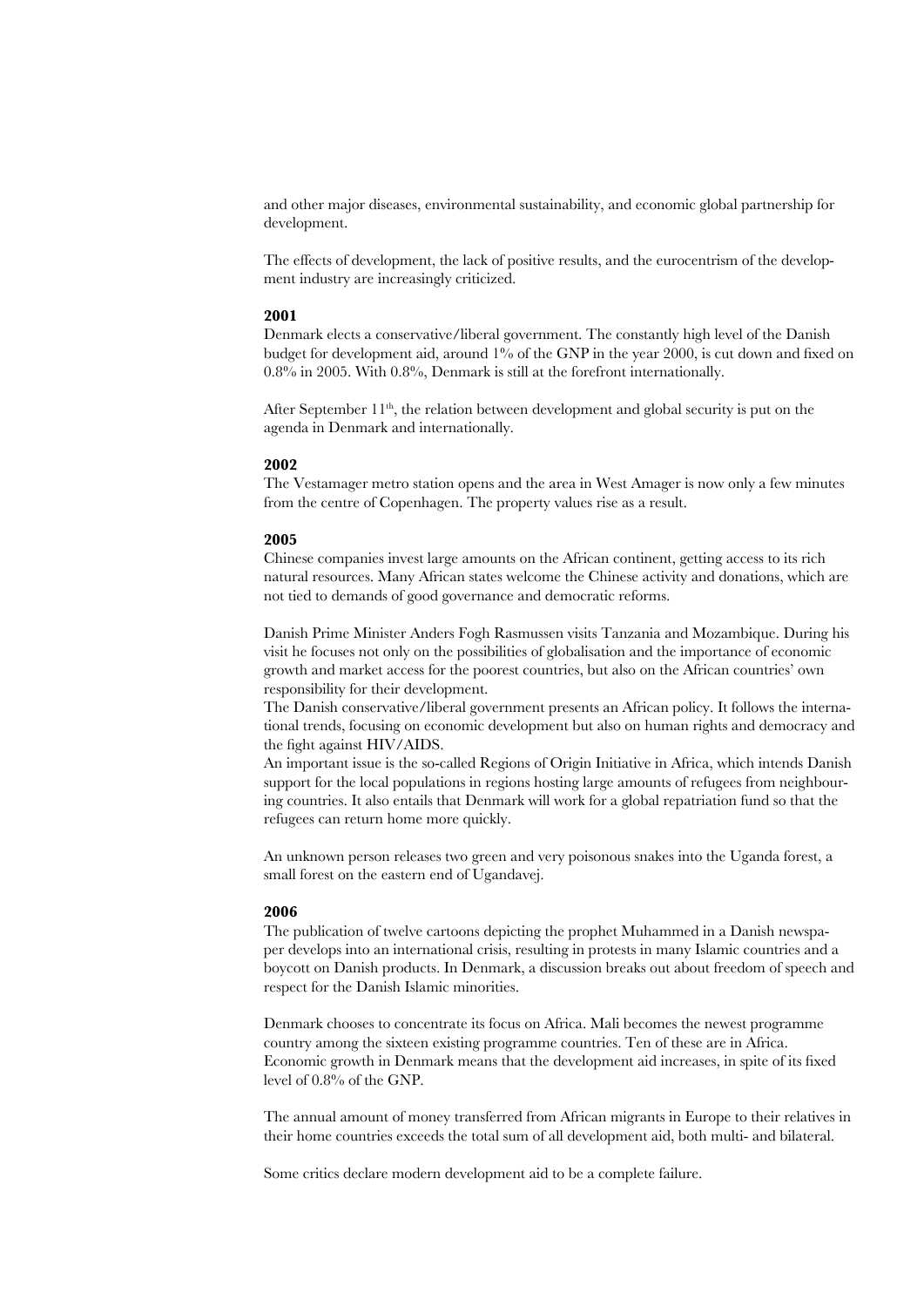

The second panel showes a world bank secondary school in Zambia, the system of paths marked with branches in front of the camp-like buildings pick up the map in the first panel.

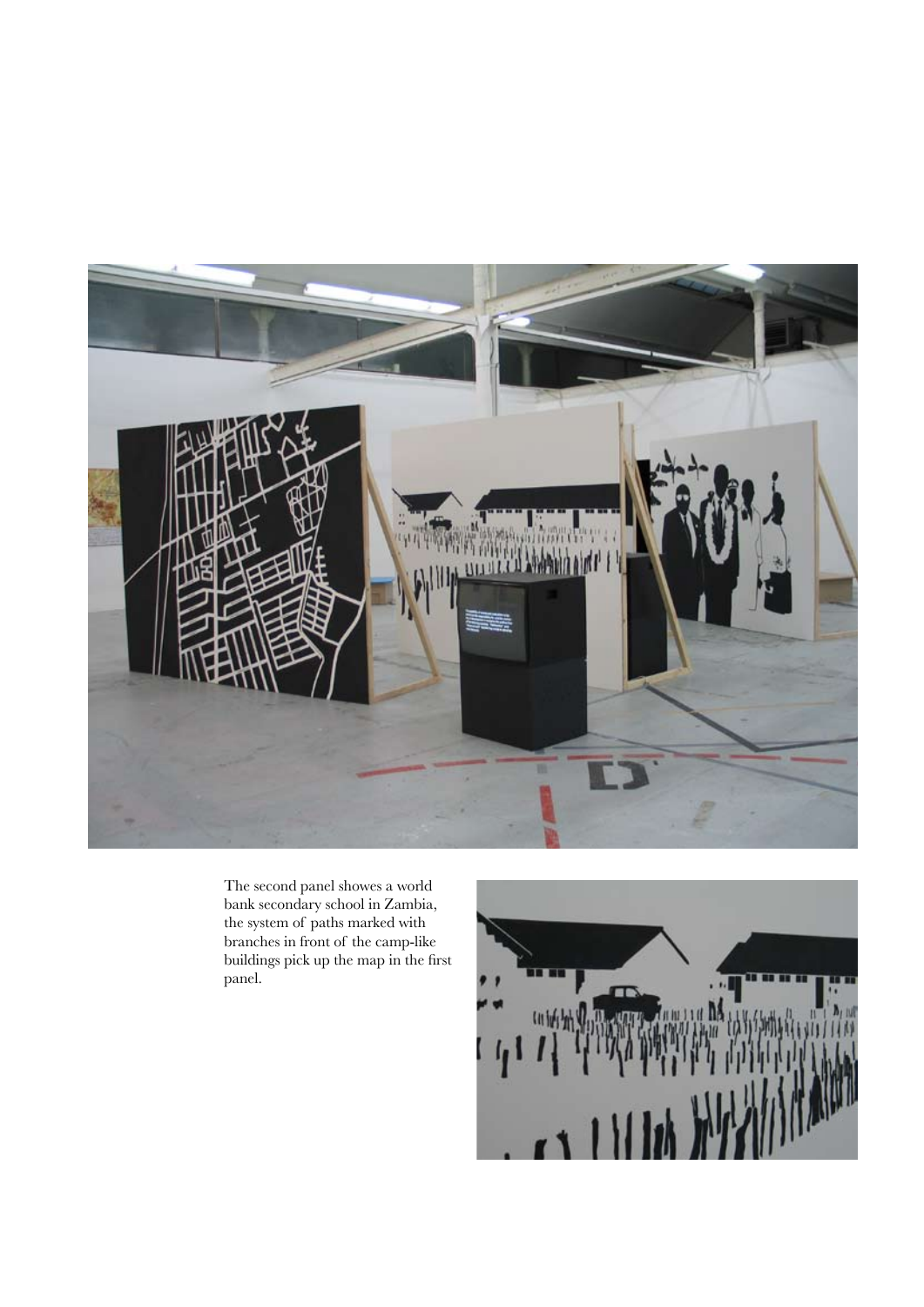

The third panel shows a classroom situation.

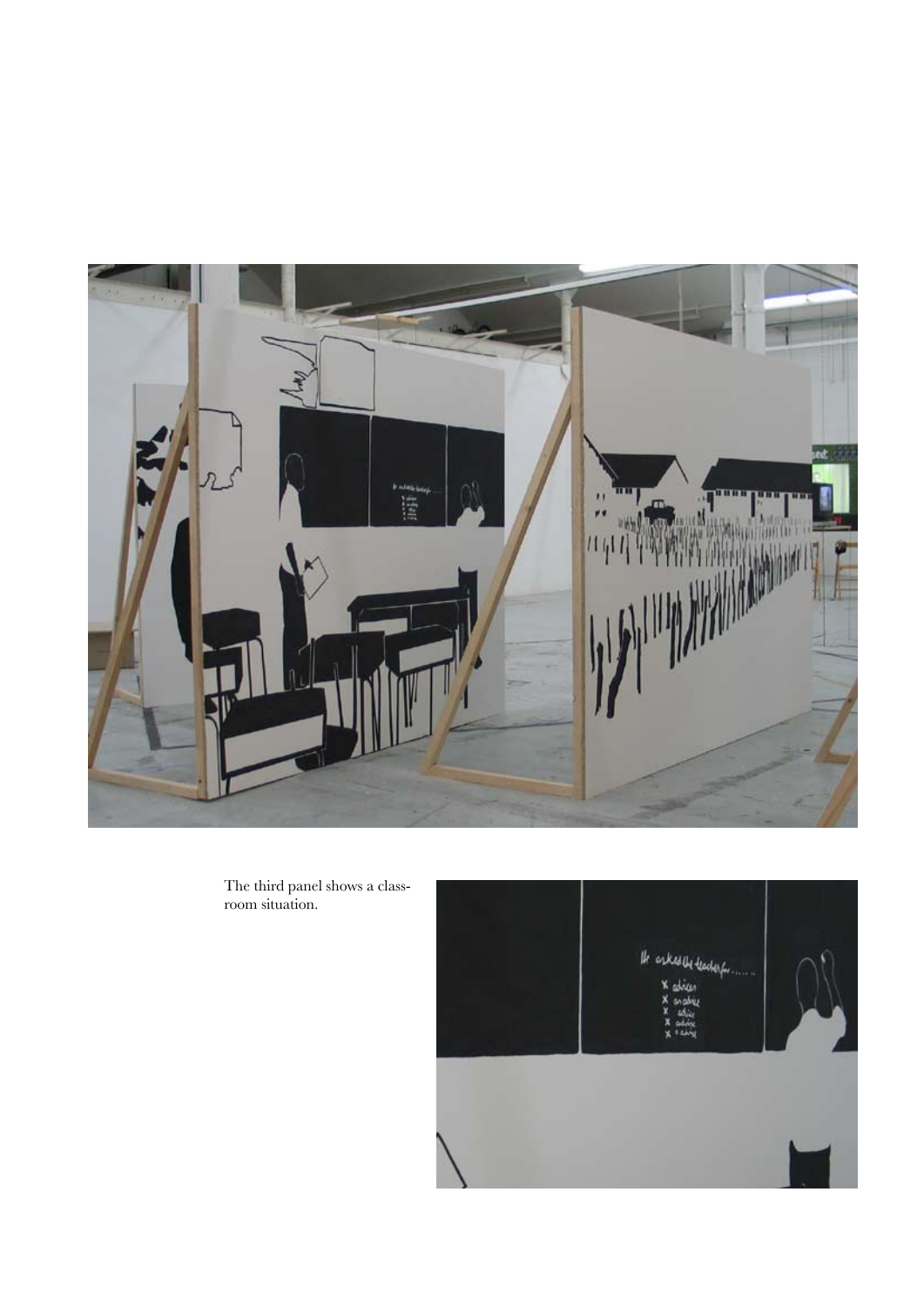

On the second video, on a monitor behind the second panel, a ticker - text runs across the screen. The text contain excerpts of a blog run by a development worker corrently working in northern Uganda. She writes about everyday situations aswell as about her own role as a danish davelopment worker. The text takes place in a very recent time-space, - the last parts are written shortly before the opening of the exhibition.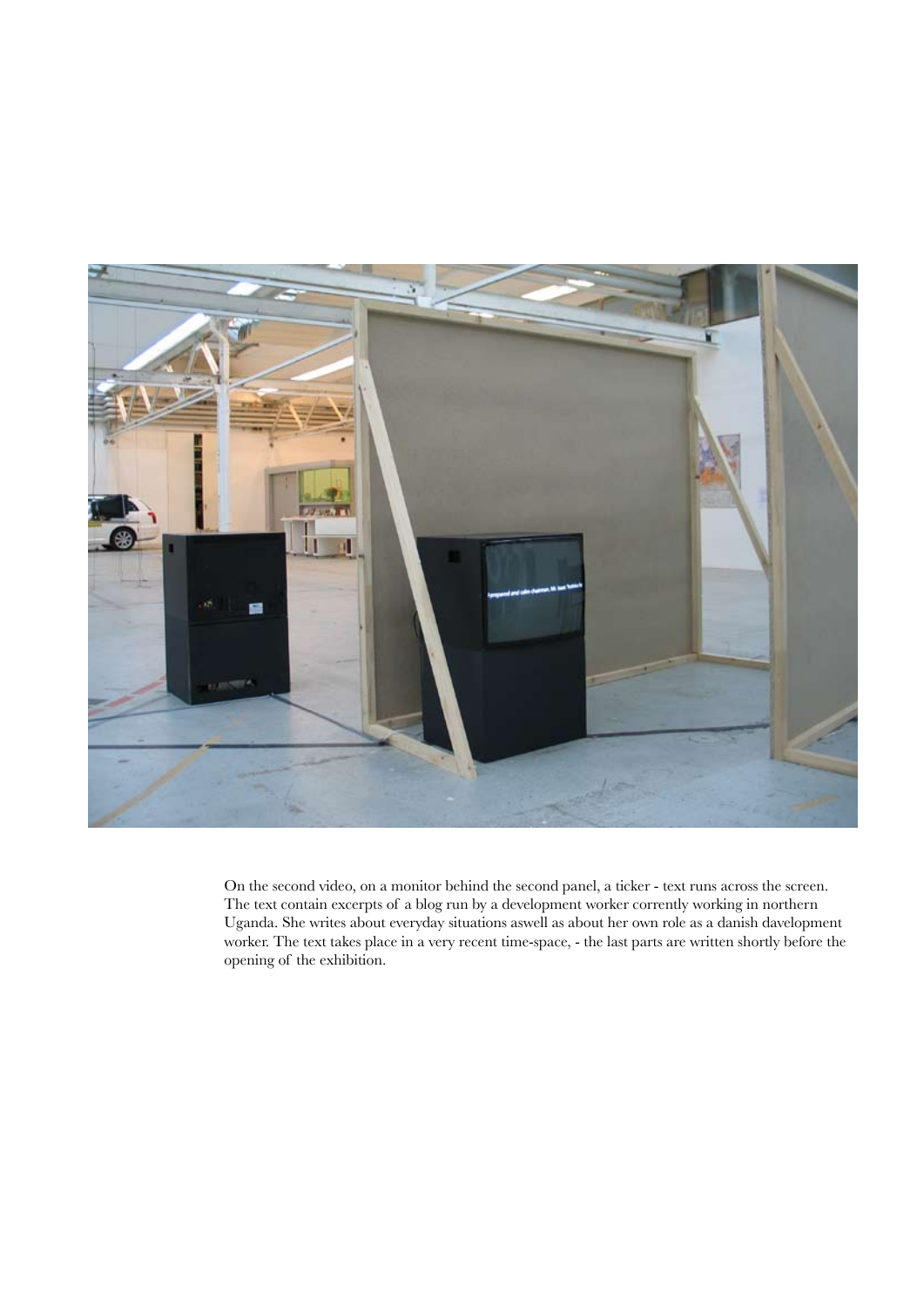Posted on Tuesday, 17 October 2006 at 15:18 - Once Again Outruled By Ugandan Masters Of Style

A certain wooden chair is highly common in Uganda. Me and my colleagues use it in particular for sitting in on our verandas. It's cheap. 2,500 UGS (about 1 dollar). It lasts as long as it lasts.

However, I like the chair without the ornamentation. But to the Ugandan chair makers it's the best part. After having put the chair together it's time to burn the patterns on the chair. It sets me back to the lessons of Wood Work at school where we all went crazy with this tool, tormenting our parents with gifts made out of wood with these extreme ornamentations.

In Arua Market today I went searching for a chair without. Only one left. And then the guy selling the chair goes: Why do you always want the ones without?!' I try to explain him, in a nice way, that I think it's ugly. I like the chair for the simplicity, to me this design is disturbing. But they are so boring without!', he argues and adds; Besides, you can tell them apart with this thing'.

Having a design issue with a wooden chair in this part of the world is possibly crazy.

//

Posted on Sunday, 29 October 2006 at 15:51

No Reason For You To Believe I'm A Super Natural Development Worker...

The weekend is almost over and now all the loose ends are sort of merging into an ordinary lazy sunshined afternoon. Maybe good so, in order to get back on track of the real world starting Monday morning.

Friday night I found myself on the backseat of a crowded Toyota Corolla - private hire - in a mix of nationalities cruising downtown Kampala. The air was warm, almost electric, when we bathed in the shine of the neon lights from the night life accompanied by the vibrations from the deep base of the amplifiers. It turned out to be one of these hectic nights where I finally lost my head somewhere a little after midnight at the Rouge Night Club in Kampala drinking vodka on the rocks while staring into the eyes of a softspoken Italian male aid worker who amongst others confessed he cuts his own hair. Always nice to have something in common, apart from working in northern Uganda', I thought.

I have to confess that in between I need to detach from this whole sphere of work, political correctness, and the obligation of driving a car with a logo constantly reminding me that I'm implementing this Action With An Attitude. Sometimes I check out, I let my hair down, say things which don't match the vision of the NGO I work for, am ideologically incorrect, do things which in some countries are considered illegal, am myself. I would actually go as far as stating it is the only way to eliminate the frustrations which accumulate living and working where I do. I wouldn't be able to do without it, and judging from favorite topics of discussions among colleagues I am not alone.

//